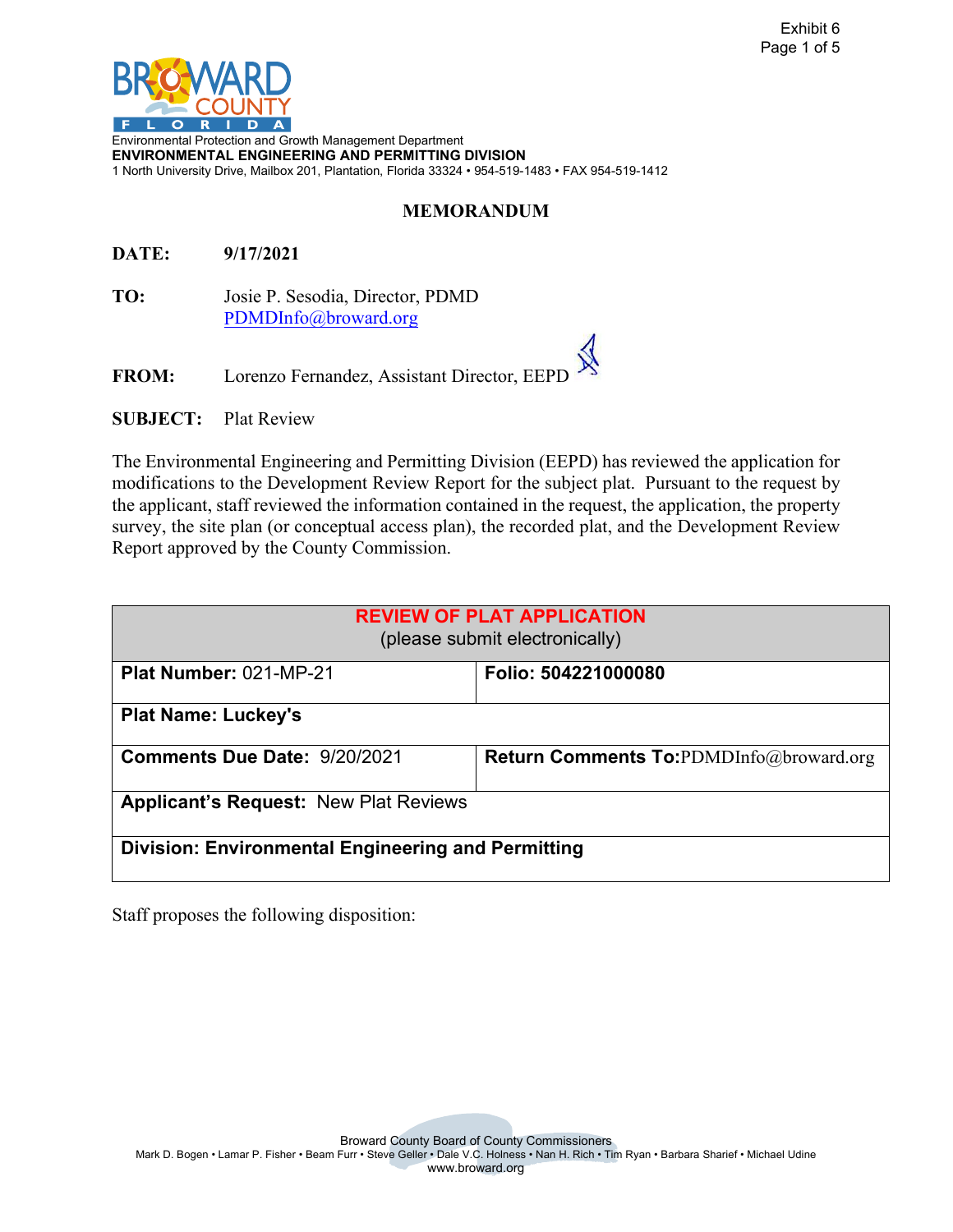|                                     | Page 2 of 5                                                                          |
|-------------------------------------|--------------------------------------------------------------------------------------|
| <b>Reviewer's Name: Yvel Rocher</b> | <b>Program: Domestic and Non-Domestic Wastewater</b><br>And Surface Water Management |
|                                     |                                                                                      |

Any objection to the plat as submitted. Answer: No

This plat is subject to the comments noted below. Answer: Yes

## **Plat Comments, as needed:**

1. The Broward County Domestic Wastewater Licensing Program has no objection to the described plat. Nonetheless, should there be a significant flow generation from the site, advanced planning and upgrades to the downstream/off-site wastewater facilities may be warranted. Contact the Environmental Engineering and Permitting Division at 954-519-1483 or WWLicense@broward.org for specific code requirements.

2. The Broward County Non-Domestic Wastewater Program has no objection to the described plat because no non-domestic wastewater discharge is anticipated for the site. Nonetheless, should there be proposed non-domestic wastewater discharges, these must meet the criteria under Chapter 27, Article V, Sections 27-193(b)(3)a, 27-193(b)(4)a, 27-194(b), and 27-198(c) of the Broward County Code of Ordinances. Contact the Environmental Engineering and Permitting Division at 954-519-1483 or NDDLicense@broward.org for specific code requirements.

3. In accordance with Chapter 27, Article V, Sections 27-198 through 27-200 of the Broward County Code, titled Water Resources Management, prior to any alteration to the site grading, or construction of a surface water management system, a Broward County Surface Water Management License is required. Contact the Environmental Engineering and Permitting Division at 954-519-1483 or SWMLicense@broward.org for specific code requirements.

Exhibit 6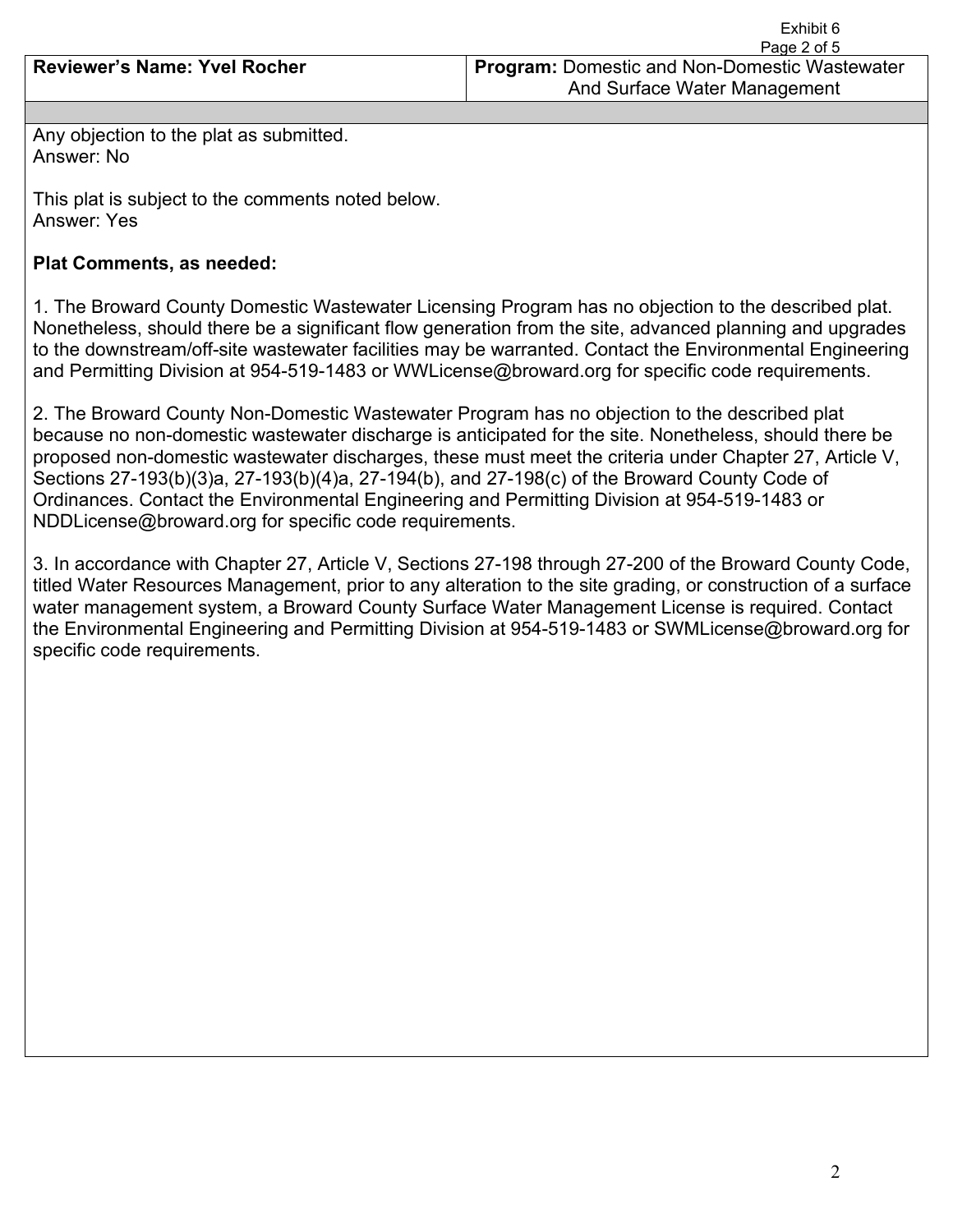Exhibit 6 Page 3 of 5

Any objection to the plat as submitted. Answer: No

This plat is subject to the comments noted below. Answer: Yes

## **Plat Comments, as needed:**

1. Review of available information by staff of the Water and Environmental Licensing Section of the Broward County Environmental Engineering and Permitting Division determined that, at this time, there are no indications of wetlands within the boundaries of the plat. Therefore, a Conceptual Dredge and Fill Review Report is not required. Based upon the present conditions within the site, filling of the land area will not require an Environmental Resource License.

2. The Water and Environmental Licensing Section of the Environmental Engineering and Permitting Division encourages all invasive exotic vegetation including Melaleuca, Brazilian pepper, Australian pine and others as listed in the Exotic Pest Plant Council's List of Florida's Most Invasive Species to be removed during the development process, and a management plan may be necessary to control re-invasion of same. In addition, landscape material should not include any plants considered to be invasive of South Florida's native plant communities. The Exotic Pest Plant Council's List of Florida's Most Invasive Species is available at https://www.fleppc.org/list/list.htm.

3. Other activities regulated under Chapter 27, Article XI of the Natural Resource Protection Code (e.g., lake or canal excavation, installation of headwalls, end walls, or outfalls) may require an Environmental Resource License. Prior to undertaking surface disturbing activities, contact the Environmental Engineering and Permitting Division at 954-519-1483 or AWRLicense@broward.org for specific code requirements.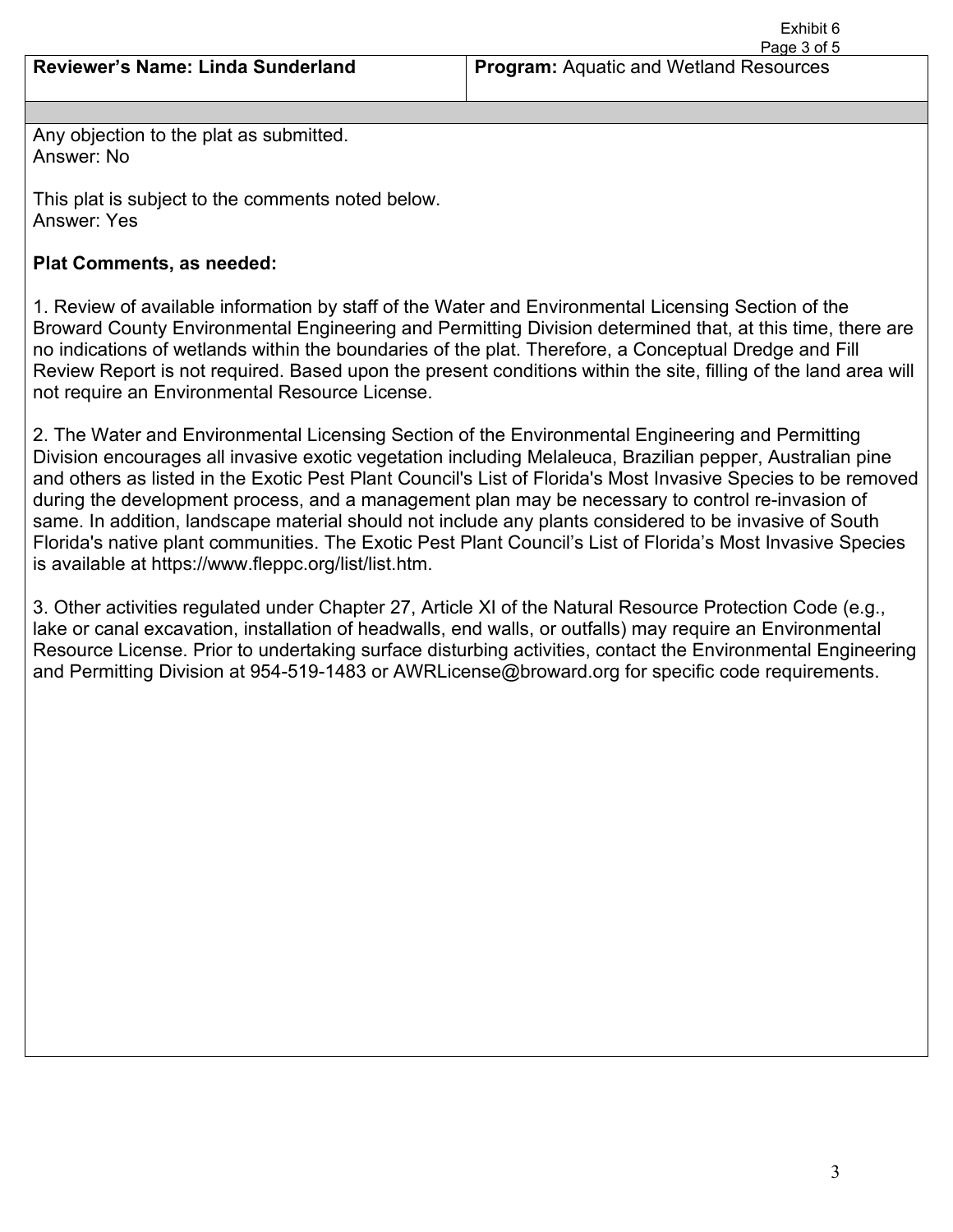|                                                                                                                | Page 4 of 5                                   |  |  |
|----------------------------------------------------------------------------------------------------------------|-----------------------------------------------|--|--|
| <b>Reviewer's Name: Peter Burke</b>                                                                            | <b>Program: Tree Preservation</b>             |  |  |
|                                                                                                                |                                               |  |  |
| Any objection to the plat as submitted.<br>Answer: No                                                          |                                               |  |  |
| This plat is subject to the comments noted below.<br><b>Answer: Yes</b>                                        |                                               |  |  |
| <b>Plat Comments, as needed:</b>                                                                               |                                               |  |  |
| This site does not fall under the jurisdiction of the Broward County Tree Preservation and Abuse<br>Ordinance. |                                               |  |  |
|                                                                                                                |                                               |  |  |
|                                                                                                                |                                               |  |  |
|                                                                                                                |                                               |  |  |
|                                                                                                                |                                               |  |  |
|                                                                                                                |                                               |  |  |
|                                                                                                                |                                               |  |  |
|                                                                                                                |                                               |  |  |
| Reviewer's Name: David Vanlandingham                                                                           | <b>Program:</b> Clean-Up and Waste Regulation |  |  |
|                                                                                                                |                                               |  |  |
| Any objection to the plat as submitted.<br>Answer: No                                                          |                                               |  |  |
| This plat is subject to the comments noted below.<br><b>Answer: Yes</b>                                        |                                               |  |  |
| <b>Plat Comments, as needed:</b>                                                                               |                                               |  |  |

The subject plat is within one-quarter mile of known contaminated sites. Section 27-353, Broward County Code, prohibits dewatering at or within one-quarter mile of contaminated sites without approval from the Environmental Engineering and Permitting Division (EEPD). In order to receive approval to dewater, a certified Dewatering Plan must be submitted in accordance with EEPD's Standard Operating Procedure for Dewatering, which can be found at

https://www.broward.org/Environment/ContaminatedSites/Pages/Dewatering.aspx. The interactive map of contaminated sites in Broward County can be found on the internet at

https://www.broward.org/Environment/ContaminatedSites/Pages/Default.aspx. Any questions can be directed to (954) 519-1483 or EAR@broward.org.